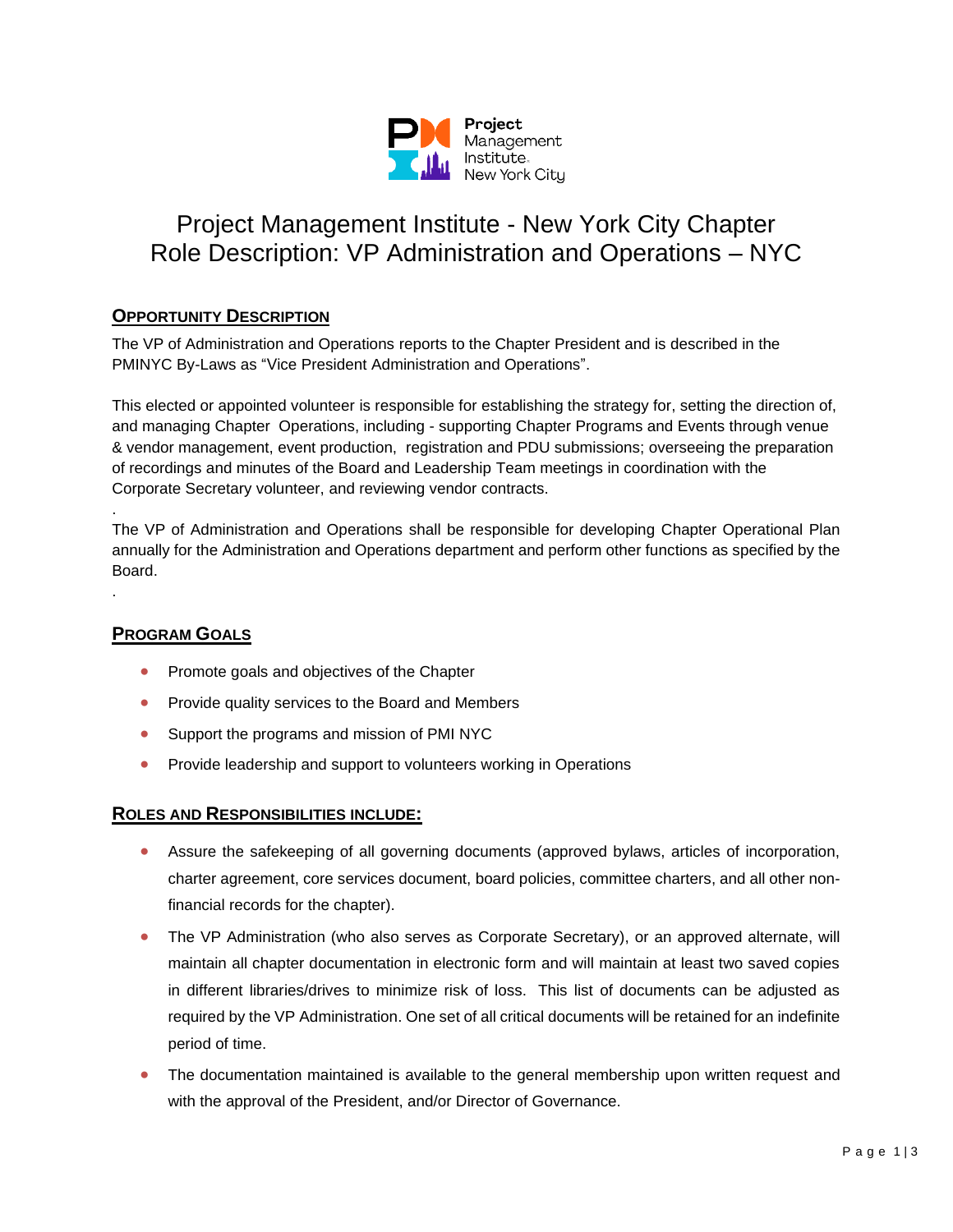- Maintain all meeting minutes must document in accordance with parliamentary procedures as determined by the board
- Providing notice of all annual meetings shall be sent to all members at least 30-45 days in advance of the meeting. Action at such meetings shall be limited to those agenda items contained in the notice of the meeting.
- To report status of Chapter operations and support activities to the Chapter President and Board of Directors on a regular basis.
- Develop and implement succession and transition plan in which all records are transferred to a successor in a timely manner.
- Support yearly transition of board of director members with offboarding for members rolling off and onboarding for incoming members.
- Support the planning and registration process for Chapter meetings and events.
- Reporting PDUs for chapter members attending the non-self-reporting Chapter meetings and events.

## **STRATEGIC AND BUSINESS MANAGEMENT SKILLS:**

- Working knowledge of best practices in chapter administration
- Understanding of operational strategy, tactics, planning and delivery
- Technologically adept with knowledge of presentation techniques

#### **LEADERSHIP SKILLS**

- Strategic planning and process execution
- Team building
- Demonstrate leadership and management skills
- Excellent verbal and written communication skills
- Strong communications and organizational skills
- Effective negotiation and conflict management skills
- Contract and vendor management
- Basic budget management skills

#### **COMMITMENT REQUIRED**

- Average of 200 volunteer hours per calendar year (which include monthly board meetings, organizational planning meetings, and Annual Chapter meeting)
- Average Years of PMI Volunteer Experience: 2